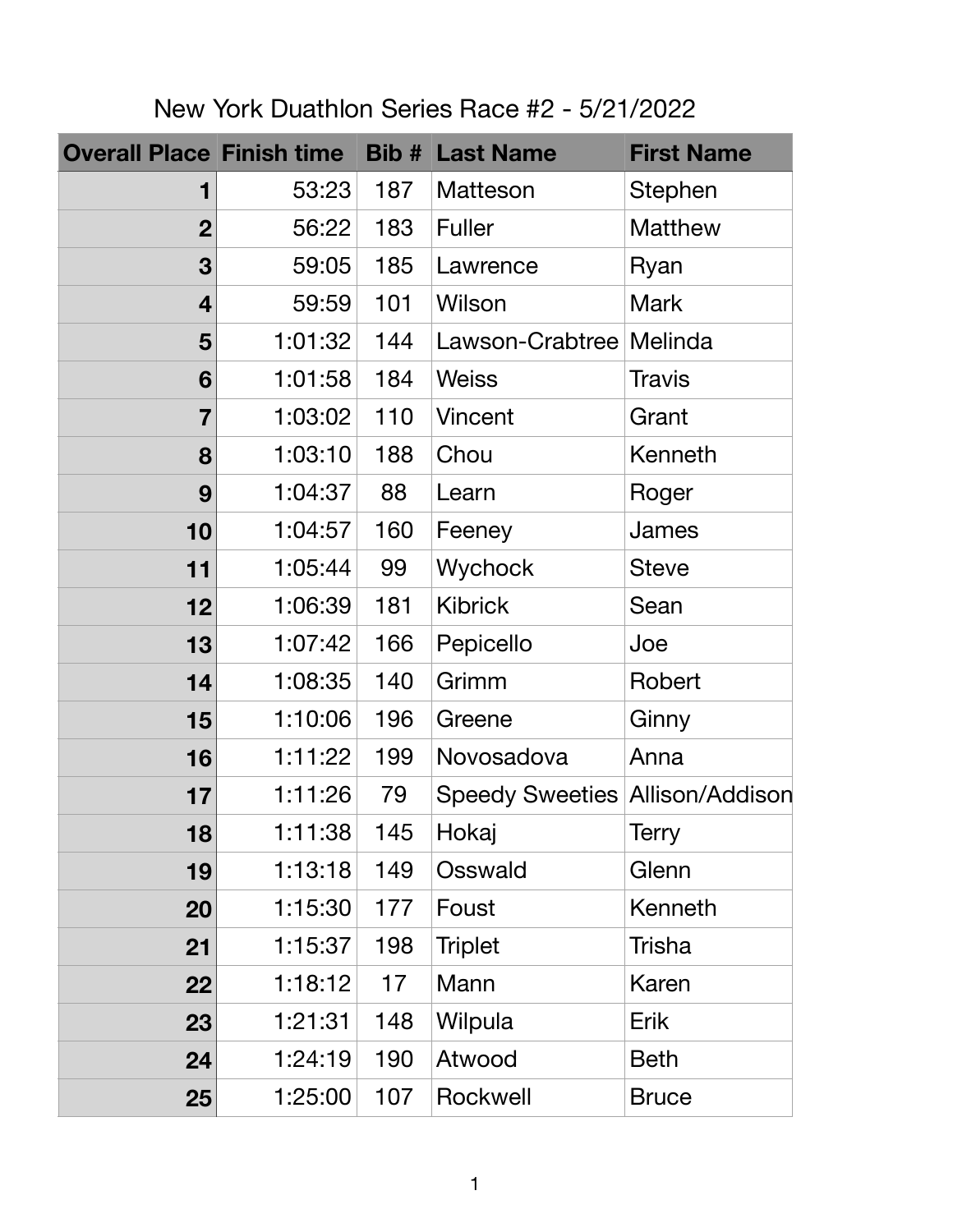| 26            | 1:28:02 | 182 | Wetsell        | Don              |
|---------------|---------|-----|----------------|------------------|
| 27            | 1:28:36 | 142 | Jackson        | <b>Kristin</b>   |
| 28            | 1:29:51 | 191 | Pattison       | <b>Michelle</b>  |
| 29            | 1:41:22 | 180 | <b>Trimpey</b> | Rhonda           |
| 30            | 1:42:25 | 16  | <b>Wilcox</b>  | Laurie           |
| <b>Tie 31</b> | 1:47:33 | 194 | Jones          | <b>Christie</b>  |
| <b>Tie 31</b> | 1:47:33 | 195 | Rogers         | Melanie          |
| <b>Tie 32</b> | 2:11:11 | 197 | Laskey         | <b>Christine</b> |
| <b>Tie 32</b> | 2:11:11 | 193 | Odom           | Althealorrainne  |

New York Duathlon Series Race 2

| <b>PLACE</b>              | <b>FINISH TIME</b> | Bib# |                     | <b>Age grou First Name</b> |
|---------------------------|--------------------|------|---------------------|----------------------------|
| <b>1ST OVERALL FEMALE</b> | 1:01:32            | 144  | F45-49              | Melinda                    |
| 2ND OVERALL FEMALE        | 1:10:06            | 196  | F45-49              | Ginny                      |
| <b>3RD OVERALL FEMALE</b> | 1:11:22            | 199  | F <sub>25</sub> -29 | Anna                       |
|                           |                    |      |                     |                            |
|                           |                    |      |                     |                            |
| <b>1ST OVERALL MALE</b>   | $53:23*$           | 187  | M30-34              | <b>Steven</b>              |
| 2ND OVERALL MALE          | 56:22              | 183  | M35-39              | <b>Matthew</b>             |
| <b>3RD OVERALL MALE</b>   | 59:05              | 185  | M35-39              | Ryan                       |
|                           |                    |      |                     |                            |
|                           |                    |      |                     |                            |
| <b>1ST RELAY TEAM</b>     | 1:11:26            | 79   |                     | <b>Speedy Sweeti</b>       |

## New York Duathlon Series Race #2 - Age Group Awards

| <b>PLACE</b> | Age group | <b>Finish time</b> | Bib # |
|--------------|-----------|--------------------|-------|
| 1st          | F60-64    | 1:42:25            | 16    |
|              |           |                    |       |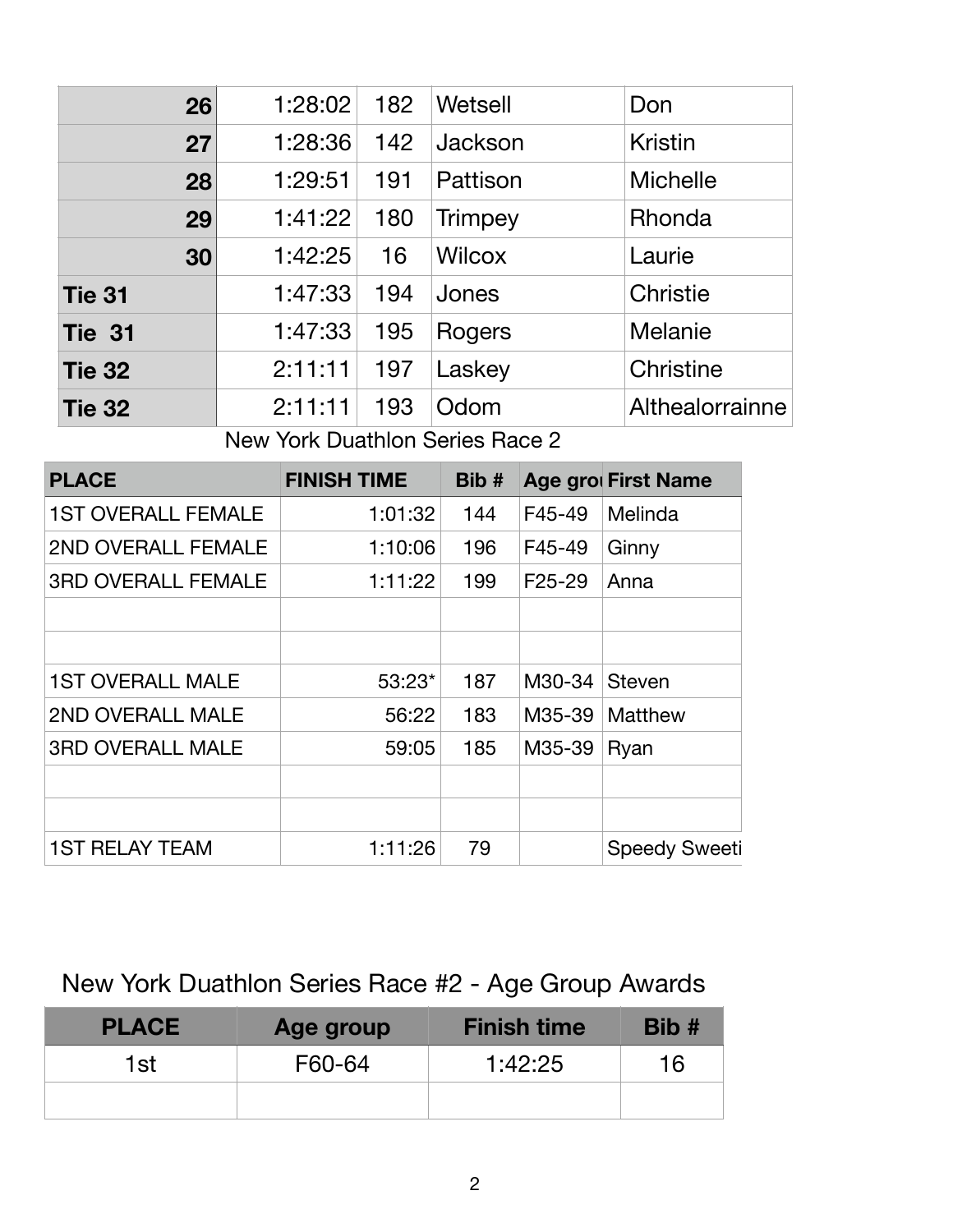| 1st          | F55-59    | 1:18:12            | 17    |
|--------------|-----------|--------------------|-------|
| 2nd          | F55-59    | 1:24:19            | 190   |
| 3rd          | F55-59    | 1:41:22            | 180   |
|              |           |                    |       |
| 1st          | F50-54    | 1:28:36            | 142   |
| 2nd          | F50-54    | 1:29:51            | 191   |
|              |           |                    |       |
| 1st - Tie    | F45-49    | 1:47:33            | 194   |
| $1st - Tie$  | F45-49    | 1:47:33            | 195   |
| 2nd          | F45-49    | 2:11:11            | 193   |
|              |           |                    |       |
| 1st          | F40-44    | 1:15:37            | 198   |
| 2nd          | F40-44    | 2:11:11            | 197   |
|              |           |                    |       |
|              |           |                    |       |
| <b>PLACE</b> | Age group | <b>Finish time</b> | Bib # |
|              |           |                    |       |
| 1st          | M65-69    | $1:04:37*$         | 88    |
|              |           |                    |       |
| 1st          | M55-59    | 59:59*             | 101   |
| 2nd          | M55-59    | 1:03:02            | 110   |
| 3rd          | M55-59    | 1:05:44            | 99    |
| 4th          | M55-59    | 1:08:35            | 140   |
| 5th          | M55-59    | 1:25:00            | 107   |
|              |           |                    |       |
| 1st          | M50-54    | 1:04:57            | 160   |
| 2nd          | M50-54    | 1:11:38            | 145   |
| 3rd          | M50-54    | 1:13:18            | 149   |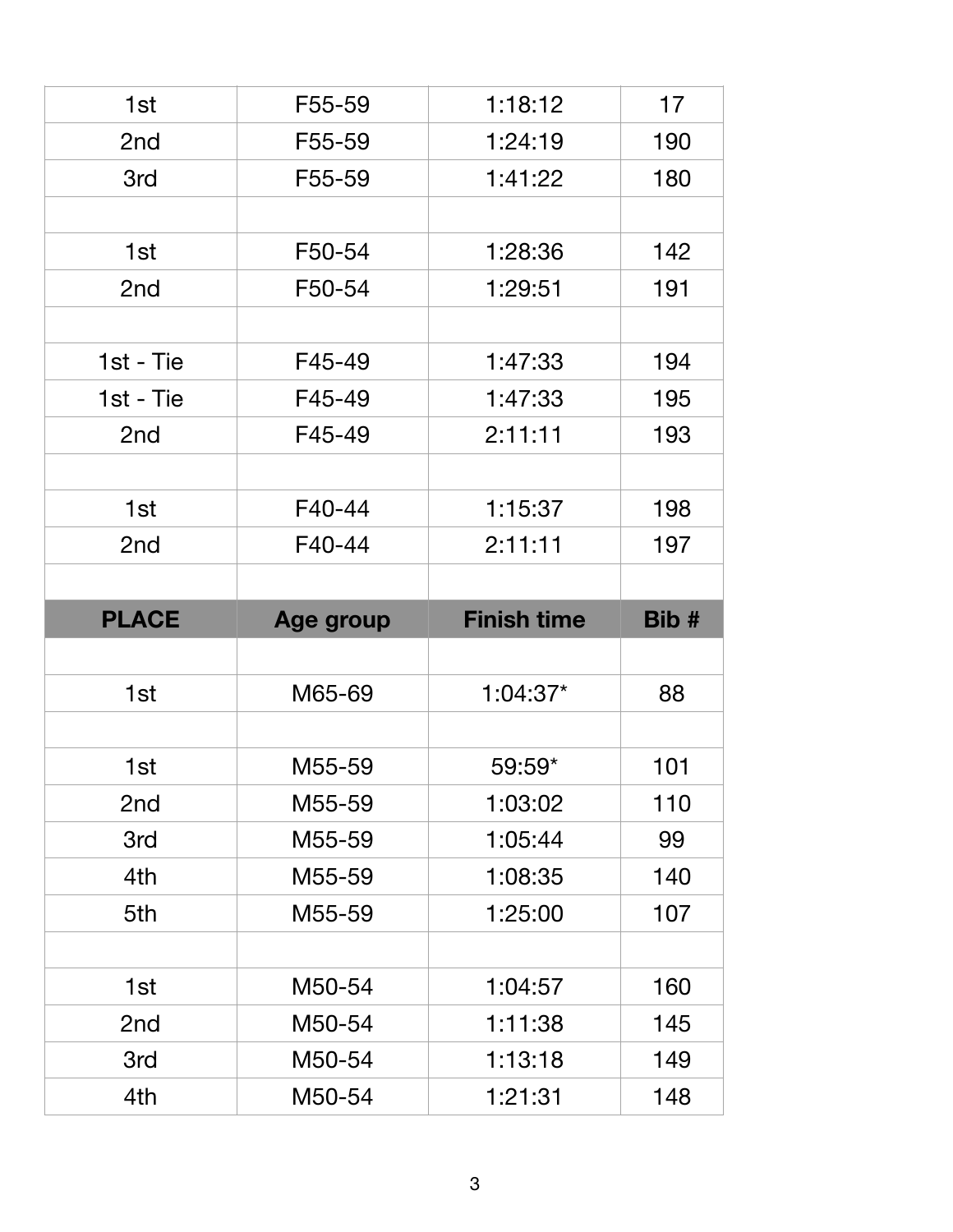| 1st | M45-49                         | 1:06:39 | 181 |
|-----|--------------------------------|---------|-----|
| 2nd | M45-49                         | 1:07:42 | 166 |
| 3rd | M45-49                         | 1:15:30 | 177 |
|     |                                |         |     |
| 1st | M40-44                         | 1:28:02 | 182 |
|     |                                |         |     |
| 1st | M35-39                         | 1:01:58 | 184 |
|     |                                |         |     |
| 1st | M25-29                         | 1:03:10 | 188 |
|     |                                |         |     |
|     | * denotes new age group record |         |     |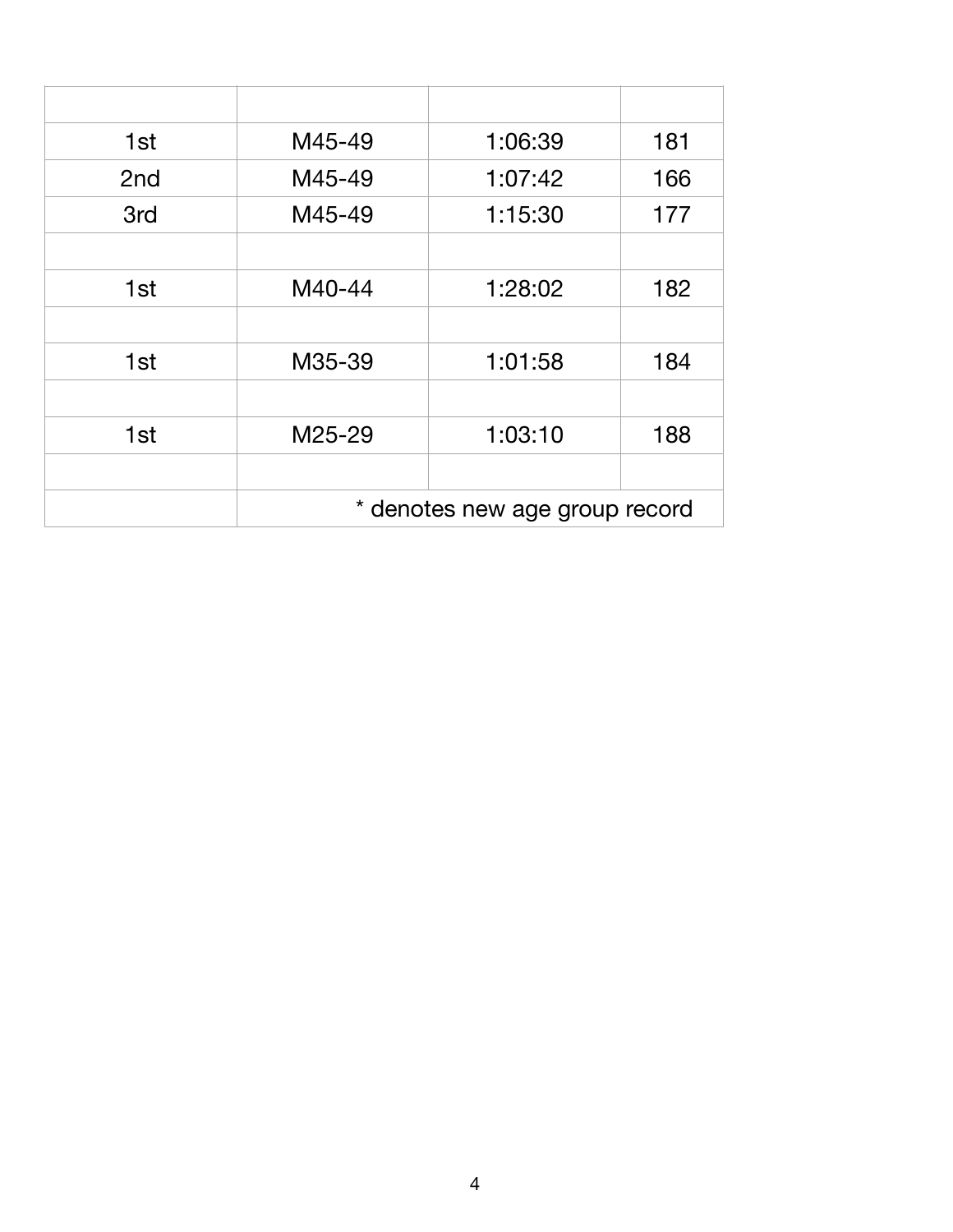| <b>Age group</b>  | <b>City</b>         | <b>State</b> |
|-------------------|---------------------|--------------|
| M30-34            | Lakewood            | <b>NY</b>    |
| M35-39            | Falconer            | <b>NY</b>    |
| M35-39            | <b>Union City</b>   | <b>PA</b>    |
| M55-59            | Cassadaga           | NY.          |
| F45-49            | Frewsburg           | <b>NY</b>    |
| M35-39            | Hamburg             | <b>NY</b>    |
| M55-59            | Randolph            | <b>NY</b>    |
| M25-29            | Morristown          | NJ           |
| M65-69            | Troy                | <b>PA</b>    |
| M50-54            | <b>Orchard Park</b> | <b>NY</b>    |
| M55-59            | Ashtabula           | ΟH           |
| M45-49            | Tonawanda           | NY           |
| M45-49            | <b>Harborcreek</b>  | PA           |
| M55-59            | Orchard Park        | <b>NY</b>    |
| F45-49            | Lakewood            | <b>NY</b>    |
| F25-29            | Arcade              | <b>NY</b>    |
| <b>Relay Team</b> |                     |              |
| M50-54            | Erie                | <b>PA</b>    |
| M50-54            | Buffalo             | <b>NY</b>    |
| M45-49            | Erie                | <b>PA</b>    |
| F40-44            | Depew               | <b>NY</b>    |
| F55-59            | Sardinia            | <b>NY</b>    |
| M50-54            | Kingsville          | ΟH           |
| F55-59            | Orchard Park        | <b>NY</b>    |
| M55-59            | Lakewood            | <b>NY</b>    |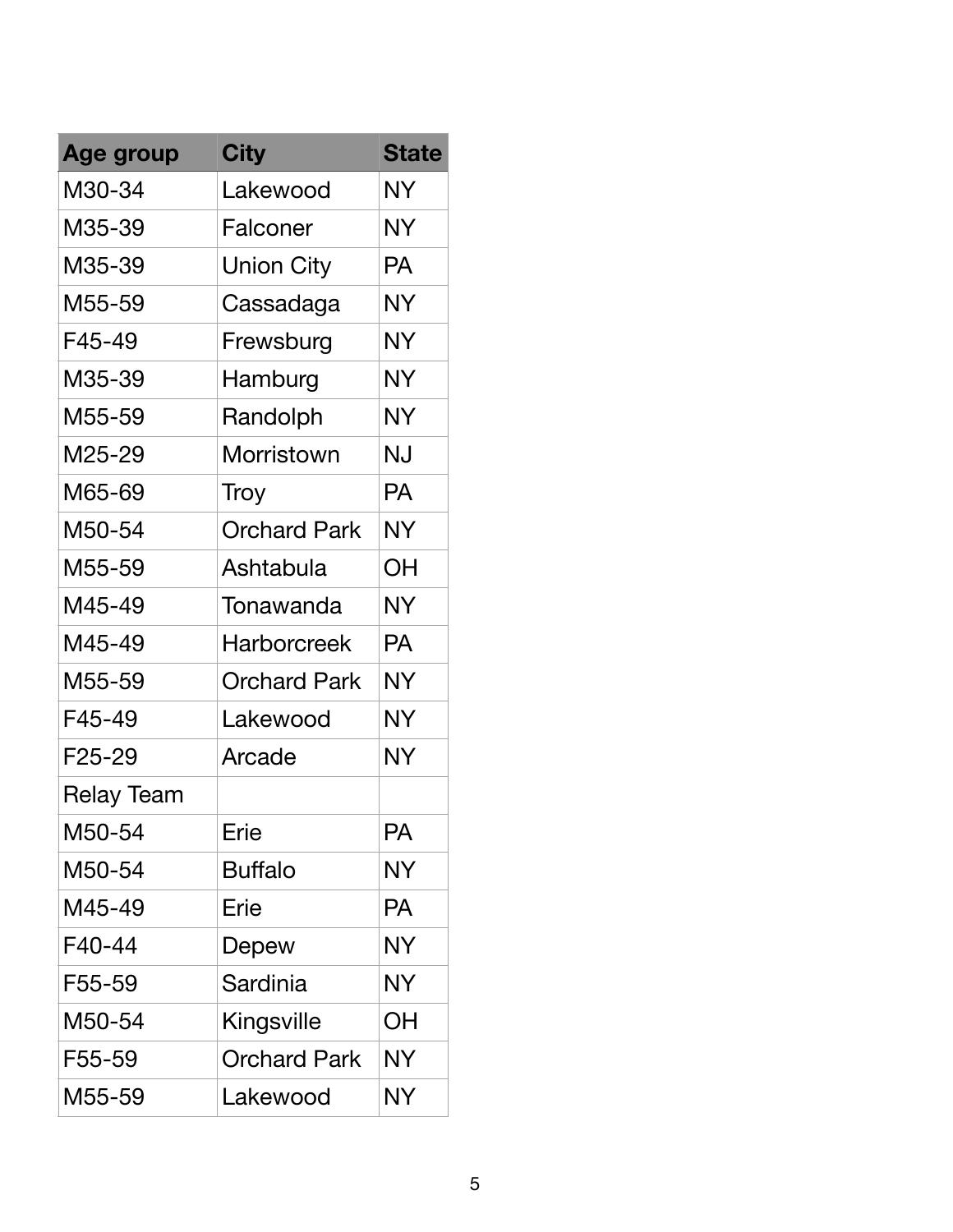| M40-44 | Edinboro          | PA        |
|--------|-------------------|-----------|
| F50-54 | Colden            | <b>NY</b> |
| F50-54 | Cassadaga         | <b>NY</b> |
| F55-59 | <b>Pittsfield</b> | <b>PA</b> |
| F60-64 | Jamestown         | <b>NY</b> |
| F45-49 | Freedom           | <b>NY</b> |
| F45-49 | Delevan           | <b>NY</b> |
| F40-44 | Gowanda           | <b>NY</b> |
| F45-49 | Allegany          | <b>NY</b> |

## **Last Name**

Lawson-Crabtree

Greene

Novosadova

## Matteson

Fuller

Lawrence

| <b>Last Name</b> | <b>First Name</b> |
|------------------|-------------------|
| <b>Wilcox</b>    | Laurie            |
|                  |                   |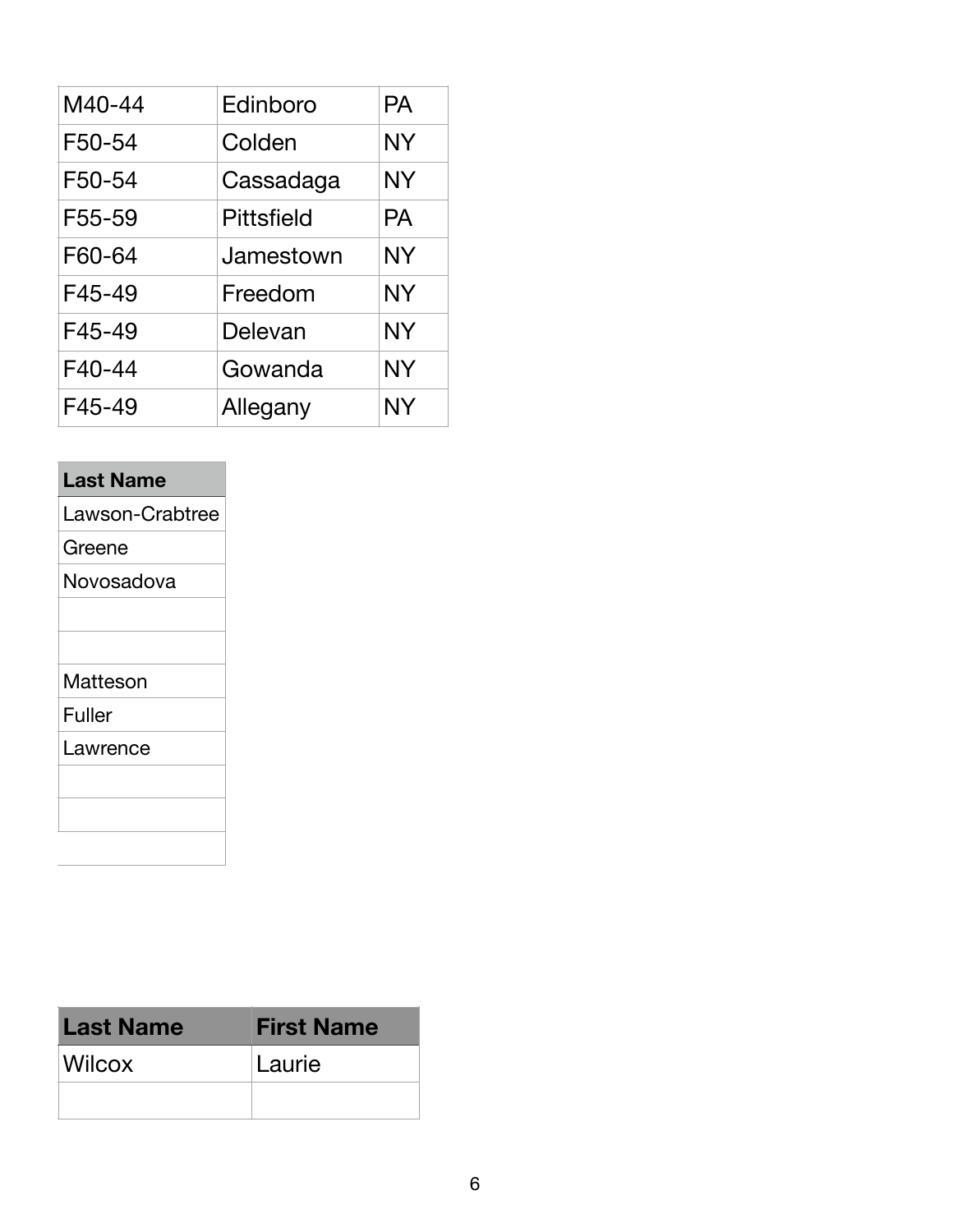| Mann           | Karen             |
|----------------|-------------------|
| Atwood         | Beth              |
| <b>Trimpey</b> | Rhonda            |
| Jackson        | Kristin           |
| Pattison       | <b>Michelle</b>   |
|                |                   |
| Jones          | <b>Christie</b>   |
| Rogers         | <b>Melanie</b>    |
| Odom           | Althealorrainne   |
|                |                   |
| <b>Triplet</b> | Trisha            |
| Laskey         | Christine         |
|                |                   |
|                |                   |
| Last Name      | <b>First Name</b> |
|                |                   |
| Learn          | Roger             |
|                |                   |
| Wilson         | Mark              |
| Vincent        | Grant             |
| Wychock        | <b>Steve</b>      |
| Grimm          | Robert            |
| Rockwell       | Bruce             |
|                |                   |
| Feeney         | James             |
| Hokaj          | <b>Terry</b>      |
| Osswald        | Glenn             |